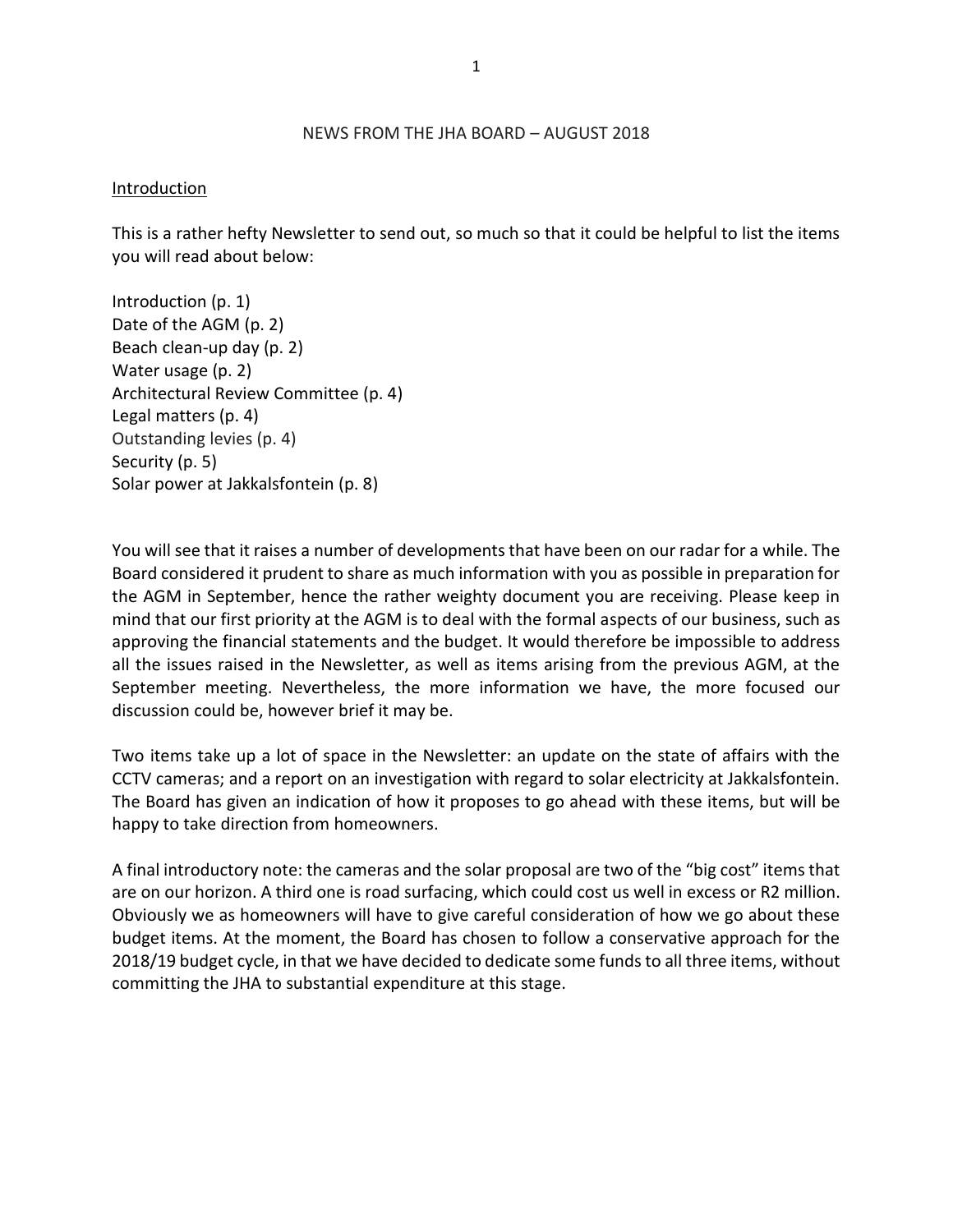## Date AGM

You will receive formal notification soon, but please note that the annual general meeting of the Homeowners Association will take place on 29 September at 09.00 at the Resort Centre. The annual general meeting of the Trust will follow immediately after, as per the usual practice.

Please consider putting your name forward, or approach someone to put his/her name forward, to the Board for 2018/19.

### Beach clean-up

You are reminded that we plan to clean up our beach area on September the 15<sup>th</sup> as part of International Beach Cleanup day (weather permitting). Further details will follow.

### Water usage

This is what our water usage pattern looks like over the last two years:

#### WATER USAGE COMPARRISON JULY TO JUNE 2017 VS 2018

|               |                  |          |                  | Increase/(Decrease) |          |
|---------------|------------------|----------|------------------|---------------------|----------|
| <b>Month</b>  | Litres 2016/2017 | Month    | Litres 2017/2018 | R                   | % change |
|               |                  |          |                  |                     |          |
| Jul-16        | 1,045,750        | Jul-17   | 702,000          | (343,750)           | $-33%$   |
|               |                  | Aug-     |                  |                     |          |
| Aug-16        | 947,336          | 17       | 749,833          | (197, 503)          | $-21%$   |
| $Sep-16$      | 1,047,166        | $Sep-17$ | 1,330,000        | 282,834             | 27%      |
|               |                  |          |                  |                     |          |
| $Oct-16$      | 1,702,000        | $Oct-17$ | 1,639,000        | (63,000)            | $-4%$    |
|               |                  | Nov-     |                  |                     |          |
| <b>Nov-16</b> | 2,506,000        | 17       | 2,127,000        | (379,000)           | $-15%$   |
|               |                  | Dec-     |                  |                     |          |
| Dec-16        | 2,940,000        | 17       | 2,465,000        | (475,000)           | $-16%$   |
|               |                  |          |                  |                     |          |
| $Jan-17$      | 2,454,000        | $Jan-18$ | 2,146,000        | (308,000)           | $-13%$   |
|               |                  |          |                  |                     |          |
| Feb-17        | 2,358,000        | Feb-18   | 1,518,000        | (840,000)           | $-36%$   |
|               |                  | Mar-     |                  |                     |          |
| Mar-17        | 2,682,000        | 18       | 1,727,000        | (955,000)           | $-36%$   |
| Apr-17        | 2,410,000        | Apr-18   | 1,327,000        | (1,083,000)         | $-45%$   |
|               |                  | May-     |                  |                     |          |
| $May-17$      | 1,717,000        | 18       | 1,249,000        | (468,000)           | $-27%$   |
|               |                  |          |                  |                     |          |
| Jun-17        | 887,000          | Jun-18   | 1,096,000        | 209,000             | 24%      |
| <b>Total</b>  |                  |          |                  |                     |          |
| <b>Litres</b> | 22,696,252       |          | 18,075,833       | (4,620,419)         | $-20%$   |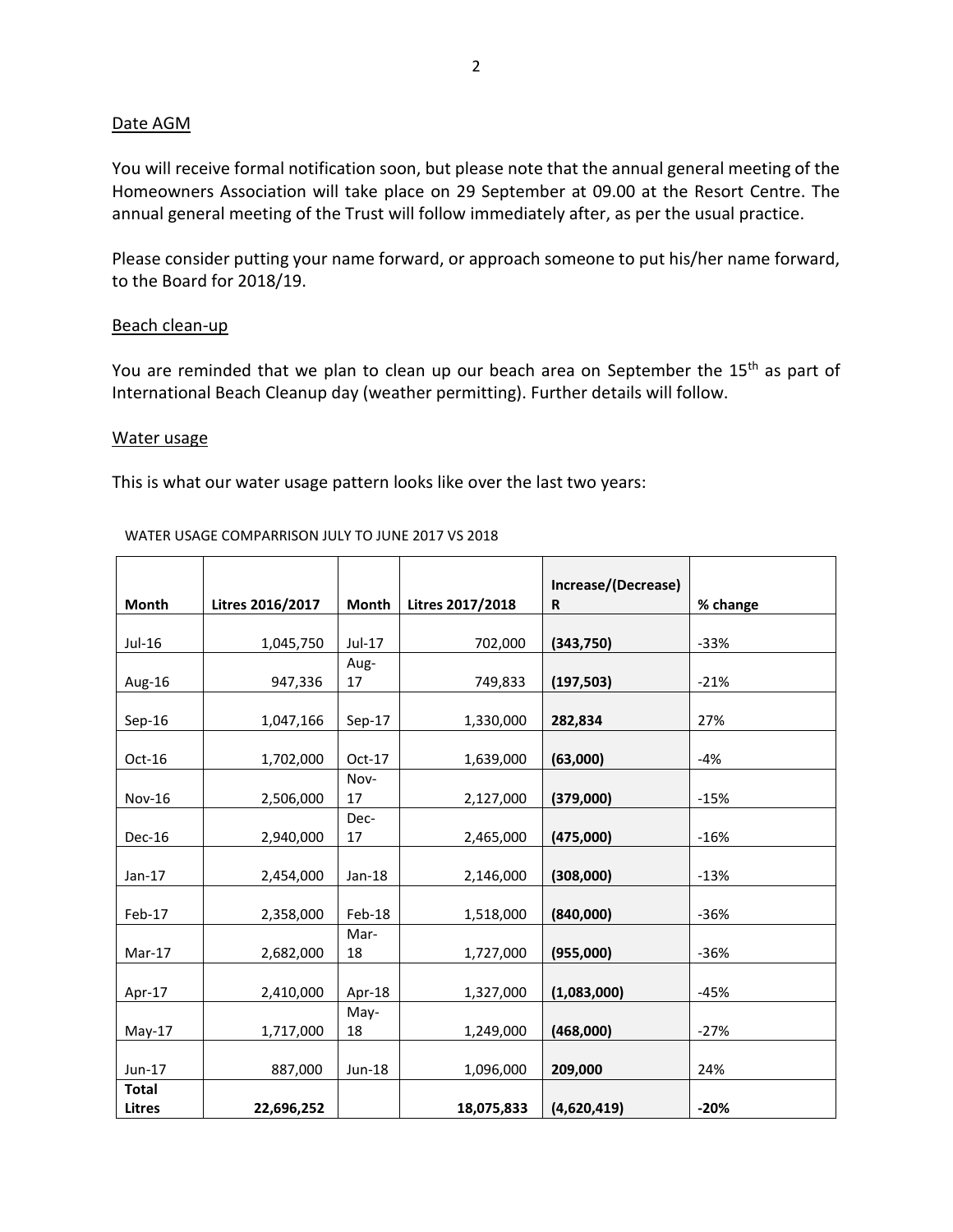

We used substantially less water in 2017/18 than in 2016/17.

Homeowners have asked that we consider giving regular updates on the rainfall received on the Reserve during the year. We are happy to do so, and will use the four (minimum) Newsletters to report on this. The numbers below are a start.

| <b>Month</b> | 2016  | 2017 | 2018  |
|--------------|-------|------|-------|
| Jan          | 10    | 6    | 8     |
| Feb          | 1.5   | 0    | 6     |
| Mar          | 15.5  | 4.5  | 3     |
| Apr          | 20    | 13.5 | 26    |
| May          | 6     | 6.5  | 51    |
| Jun          | 57    | 66   | 115.5 |
| Jul          | 99    | 65   | 38    |
| Aug          | 36    | 42   |       |
| Sep          | 20    | 11   |       |
| Oct          | 26    | 21   |       |
| <b>Nov</b>   | 2     | 26.5 |       |
| <b>Dec</b>   | 9.5   | 12   |       |
|              | 302.5 | 274  | 247.5 |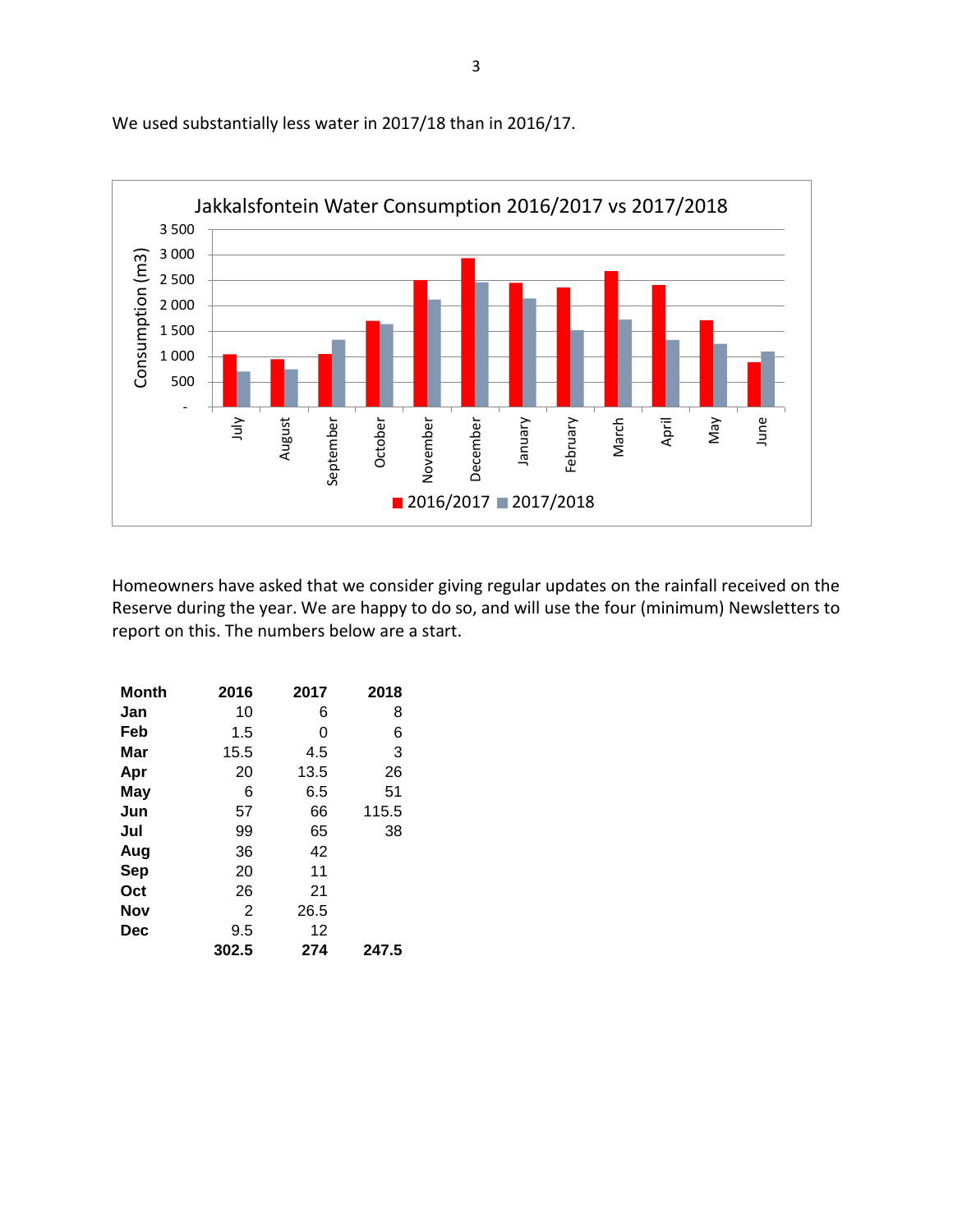## Architectural Review Committee

The Committee requests that homeowners who plan to conduct building operations on their properties follow the steps outlined below (these are based on the Building Manual). We believe it would improve the service the Committee can provide to you, and would enable us to address potential disagreements quite early on in the process.

- 1. Homeowners must inform the admin office prior to performing any building/ building maintenance related work on their property.
- 2. Upon notification the homeowner will be provided with relevant guideline documents to be perused and signed.
- 3. The documentation includes procedures for the submission and approval of building plans.
- 4. Building plans are scrutinised by a professional architect under contract with the JHA.
- 5. If approved by Jakkalsfontein's ARC, the approved plans are to be collected at the admin office by the homeowner, who then submits them to the Swartland Municipality. Only when Swartland has given approval for the building operations may the owner start to build. Commencing to build without a municipality-approved plan is illegal.

NOTE: You are not required to submit plans for alterations defined as ''Minor work'', but the admin office should be informed of all such work.

## Legal matters

Homeowners may know that Jakkalsfontein is subject to the provisions of the Subdivision of Agricultural Land Act. The effect of this is that transfer of any portion at Jakkalsfontein may not be given to two or more persons, unless they are married in community of property, or to more than one legal entity, unless the consent of the Minister of Agriculture is obtained.

It was decided to apply to the Minister to exempt Jakkalsfontein from the provisions of the Act to allow transfers of portions to more than one owner. The Department of Agriculture of the Western Cape Government and Swartland Municipality supported our application. Our application was submitted to the Minister of Agriculture on or about 28 March 2017. Following many communications with the Department to expedite the consideration of the application, we were notified that our request was turned down. The Board does not agree with the decision as well as the reason for the decision and the Department will be requested to furnish documentation considered in reaching its decision to allow the Board to decide what, if any, steps are to be taken.

## Outstanding levies

Although the number and amounts of outstanding levies are improving, legal steps have had to be taken in a few instances and the attorneys of the Board recently received instructions to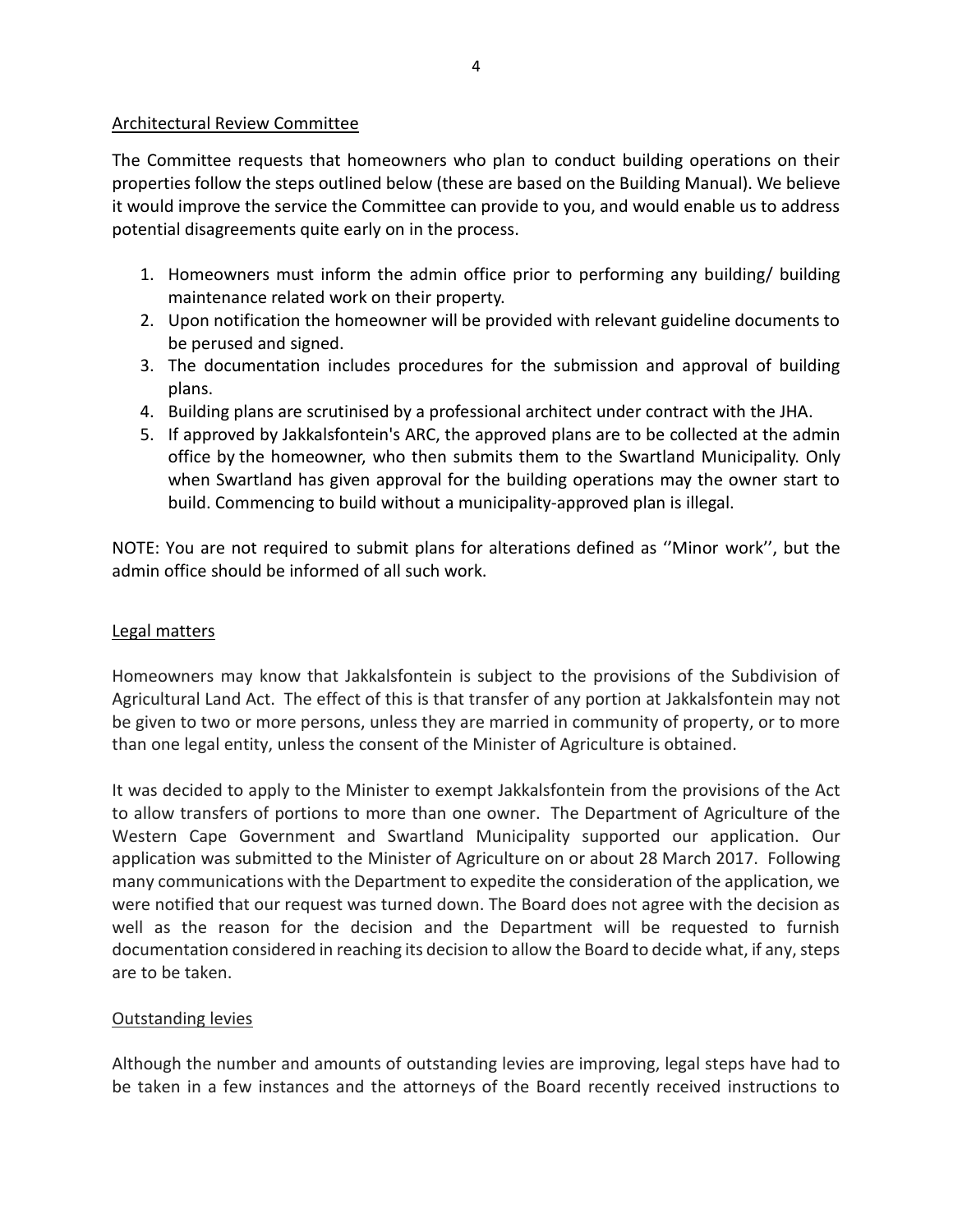initiate legal proceedings against four homeowners. Homeowners are urged to take steps to pay any amounts owed to the JHA prior to the AGM, as those with levies outstanding will not be able to vote at the AGM.

## **Security**

The previous newsletters contained brief summaries of what is happening with regard to the security project. Since we are moving to the September AGM, we thought it appropriate to provide more detail in this newsletter.

During December 2016 the JHA approved a three-pronged approach to improve Jakkalsfontein's security, namely:

- Installation of perimeter cameras to warn trackers equipped with electronic tablets of unauthorised human intrusion (R500 000)
- Appointment of four trackers equipped with, amongst others, night vision cameras (R155 000)
- Installation of a communication network to enable GPS tracking of an alarm button activated by a homeowner (R120 000)

It was decided that a phased approach will be followed, with the understanding that the second and third phases would not get underway without a careful consideration of the success of the first phase.

Phase 1 was completed towards the end of 2017. In terms of camera surveillance, we have three static dual thermal cameras which provide day- and night vision situated along the R27 boundary. A further three rotating cameras are positioned at the main entrance gate, Vygevallei borehole, and Rondeberg boundary respectively. These cameras are able to rotate, tilt, and zoom in or out, providing day and night images (infra-red). Two short range static ''bullet'' cameras are mounted at the water treatment plant and the Rondeberg boundary respectively. The three original gate access control cameras feed into the new CCTV system.

All cameras and recorders are conventionally supplied with 220 V electricity with battery backup, except the camera station on the Rondeberg boundary, which is supplied by solar power.

Phases 2 and 3 were envisaged as an investment mainly in additional surveillance equipment: 5 dual thermal cameras with a 1000m human detection capability; 8 dual thermal cameras with a 500m human detection capability; and 3 wide area/infra-red cameras.

The following challenges and shortcomings were identified during Phase 1 of this project:

a. Excessive false alarms

A combination of wind and large and heavy owl boxes mounted on timber masts resulted in excessive camera movement, which caused numerous false alarms. This problem was addressed through the removal of the owl boxes and replacement of the masts. Unfortunately, camera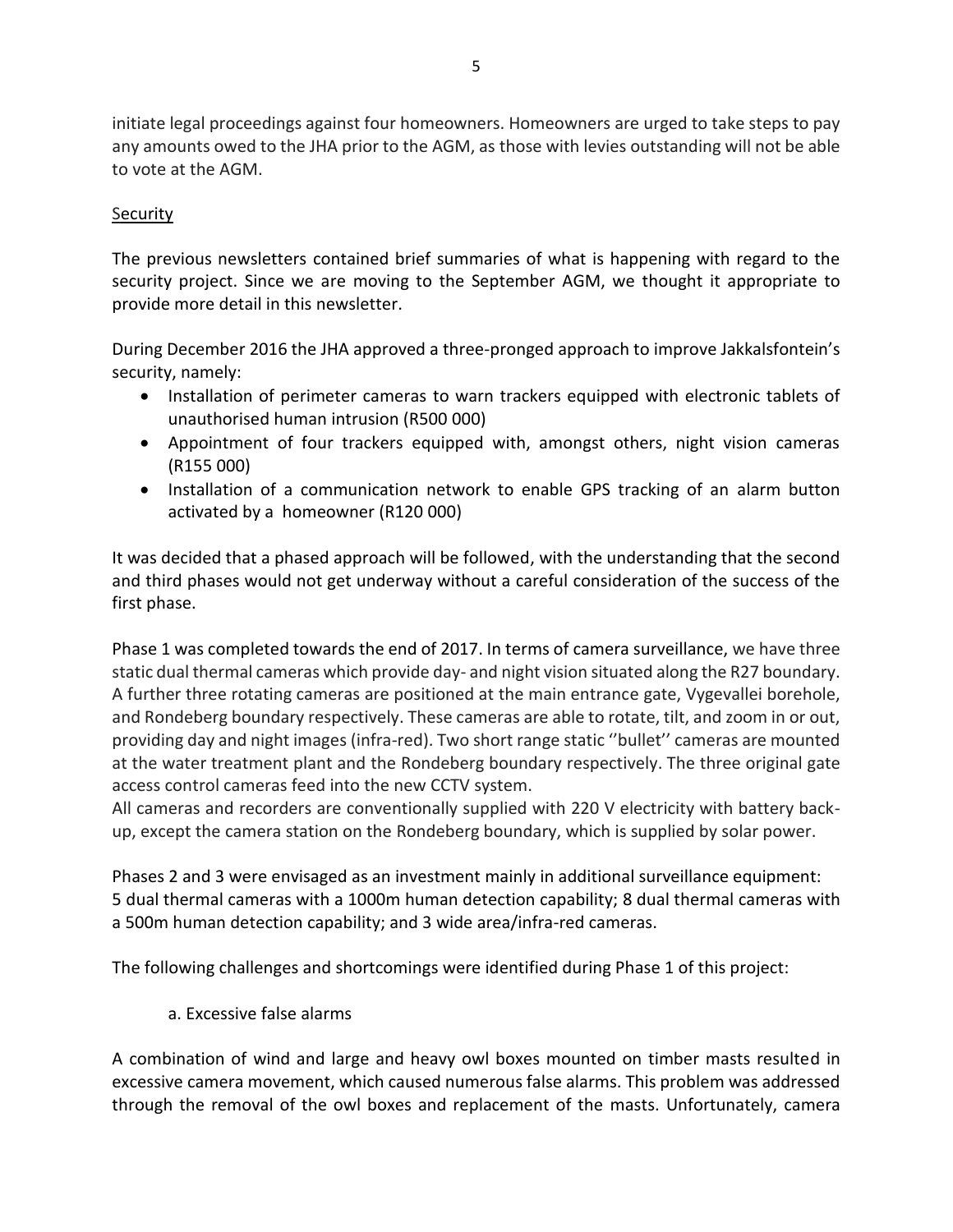movement cannot be completely eliminated, as extremely strong wind conditions still cause the cameras to move enough to send false alarms. Furthermore, after stabilisation of the masts, it became clear that the movement of vegetation caused by wind contributes to the activation of false alarms. This was addressed by masking vegetation adjacent to firebreaks.

All nature reserves possess nocturnal wildlife, which tends to favour short-mown areas such as firebreaks for grazing purposes. The thermal cameras which were installed are unable to distinguish between humans and wildlife, which means that animals frequently trigger false alarms. It is simply impossible for security staff to attend to all these false alarms.

# b. Limited range to identify human beings

Originally the proposal was to position the thermal cameras roughly 500m and 1000m apart. This distance is not sufficient to identify human intrusion. This means that it is not possible to distinguish whether thermal images received from the cameras are caused by humans or animals.

This could be overcome by either doubling the number of camera positions, or installing a specified number of thermal cameras with a specifically human identification range of 1000m. Both these options of course have cost implications.

## c. Power supply

Power needs to be supplied to cameras and associated equipment, either through solar panels, or an underground electricity cable. The implementation of Phase 1 has demonstrated that four not two solar panels are required to ensure that each camera station operates for 24 hours. Based on a quotation recently received the cost of four solar panels amounts to roughly R25 000. The implication therefore is that if more cameras are installed that have to rely on solar power, the cost would be considerable, especially when one adds batteries and inverters.

The cost to install an underground electrical cable of roughly 15 km length will amount to roughly R1.4 million (based on a quotation received at R90 000/km). Due to the distance involved, switchgear and transformers are likely to be required (cost not included).

# d. CCTV screen monitoring staff

An option to overcome the problem of excessive false alarms is to appoint two staff members to monitor CCTV cameras outside normal gate office hours from a workstation based at the admin office complex. The reason for not proposing the main gate office as a workstation is that the safety of such staff member could be at risk due to the remote location and easy accessibility from the R27.

However, the appointment of two additional staff members to monitor the cameras after hours is premature at this stage. Their presence would make more sense if there is complete camera coverage of Jakkalsfontein's perimeter. Furthermore, there are the additional costs involved in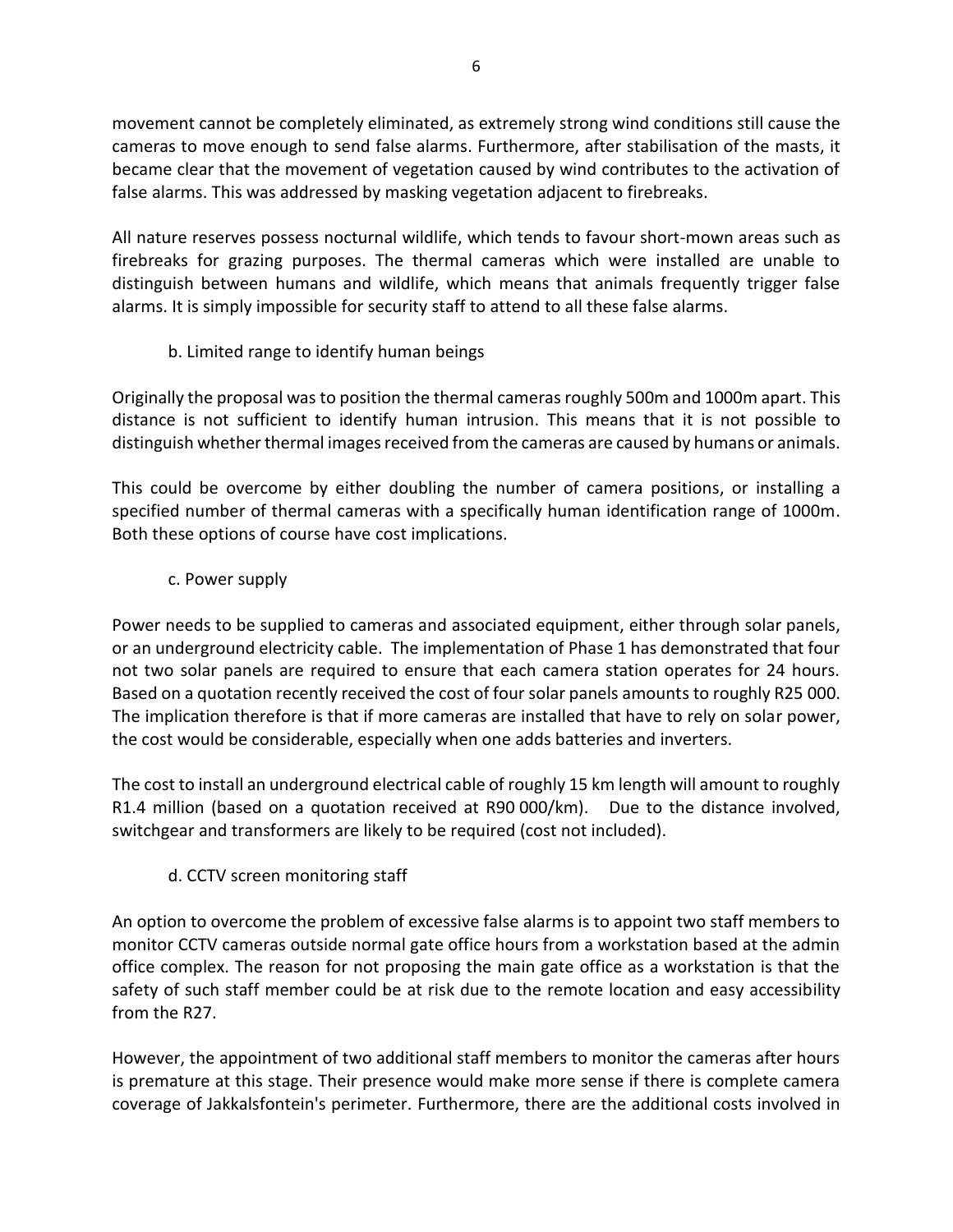having dedicated staff to monitor CCTV screens, especially if one considers how many staff members are required to monitor quite a few screens for say 12 hours at a time. It stands to reason that nature reserves such as ours will be more challenging environments to monitor on an ongoing basis, compared to relatively ''quiet'' environments such as factory yards and building interiors.

e. Cost summary

Phase 1 was quoted at R620 000 excluding tracker equipment. At present we have spent an estimated R700 000 on Phase 1, which includes problem-solving and improvements.

f. Recommendation

From what is summarised above, it should be clear that we have learned quite valuable lessons already: that equipment often does not operate as envisaged; that operational expenses (staffing, training, repairs and maintenance) should form an integral part of planning our security interventions; and that costs may be considerably higher than what was originally anticipated.

The Board therefore recommends that we continue to improve Phase 1, utilising what we have at present to the best of our ability. Further discussion of Phases 2 and 3 therefore is postponed to a later stage, but not later than the middle of 2019, dependent on the kind of evidence we are able to gather to make an informed decision possible. We furthermore will consider the expansion of our current practices, budget permitting of course. Among these are the following:

- That alternatives to detect unauthorised human movement during the night on the Reserve be investigated. Needless to say such a system needs to be reasonably ''immune'' to being triggered by wildlife. One such option is the expansion of Jakkalsfontein's camera traps. The new generation camera trap is able to send an alarm and photograph to the tracker's tablets and cell phones.
- That an additional long range night vison camera (R40 000) be purchased for use by the trackers.

We are in the process of registering with the Private Security Industry Regulating Authority (we have obtained legal advice that Jakkalsfontein is compelled to do this). Unfortunately, this has quite substantial administrative and financial consequences: our trackers for example have to be certified, and we have to pay an annual registration fee of approx. R50 000.

At the 2017 AGM, the Board was requested to report monthly on security-related incidents at Jakkalsfontein. We have done so, but as you have seen, this meant that you received regular reports basically stating that "nothing has happened". We intend to stop this practice, and replace it with summary reports in the newsletters from the Board. You can be assured that any security-related incident will be reported promptly and reliably. The security-related WhatsApp